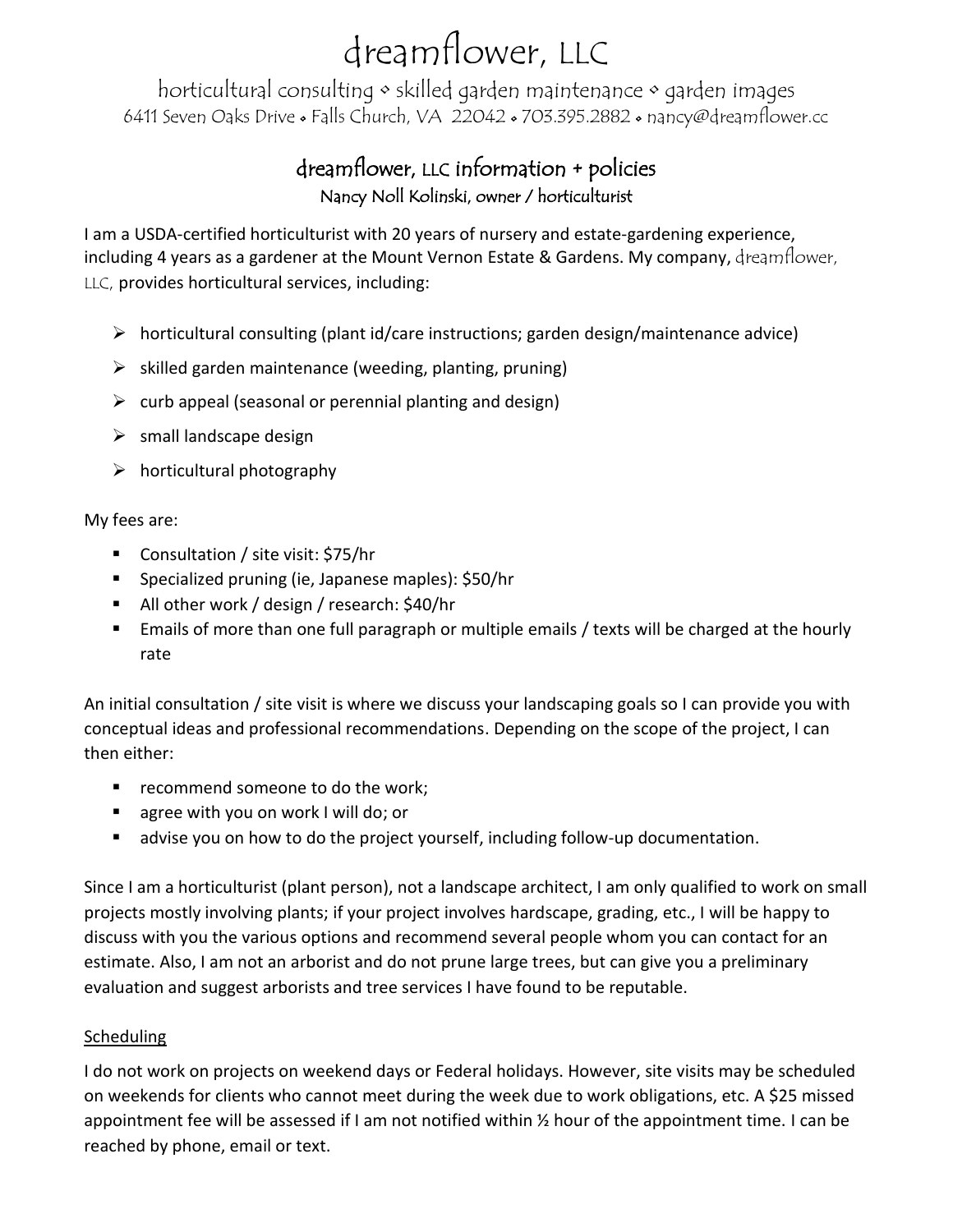# dreamflower, LLC

horticultural consulting • skilled garden maintenance • garden images 6411 Seven Oaks Drive • Falls Church, VA 22042 • 703.395.2882 • nancy@dreamflower.cc

I request that any member of the household who has an opinion on the project be present at least for the initial site visit. If one household member has been deputized to speak about and make decisions for the project, then I will meet with that person. Meeting with all concerned helps me to propose solutions to accommodate all concerned parties, and to avoid making any major changes mid-project.

#### Weather

In the case of steady rain, thunderstorm, heat/air-quality advisories or other dangerous weather situations, I will contact you to reschedule your work for the next mutually convenient date. (While steady rain is not dangerous, it is not healthy for the soil or plants to step in planting beds while they are soaked, or to prune.) Cancellation will depend on the work to be done. I generally make a determination as soon as possible the morning of the scheduled job, as the weather people don't always know what the sky will do…

#### Poison ivy

I am very sensitive to poison ivy and do not work in areas where it has been found, as it ends up costing me money in both days lost and medical bills. If you know that there is poison ivy in the area where I will be working, or I encounter it after I begin work, I can recommend someone less sensitive to complete the work.

#### Use of chemicals

As a member of the Virginia Native Plant Society and an advocate of organic gardening, I do not personally choose to use aggressive chemicals and am not certified to apply chemicals other than those which can be purchased by the general consumer. If I do observe a severe pest or disease problem in your garden, I can recommend solutions, starting with the most benign and working up to stronger solutions if needed.

### Additional gardeners

dreamflower, LLC has one employee, me; however, I do occasionally contract with extra help for large or heavy projects, or if a project must be completed on a short time schedule. The gardeners I contract with are people who are known to me personally or recommended by people I have worked with. They are either gardening professionals or home gardeners with years of experience. I will discuss the need for extra help with you when we agree to the parameters of the job.